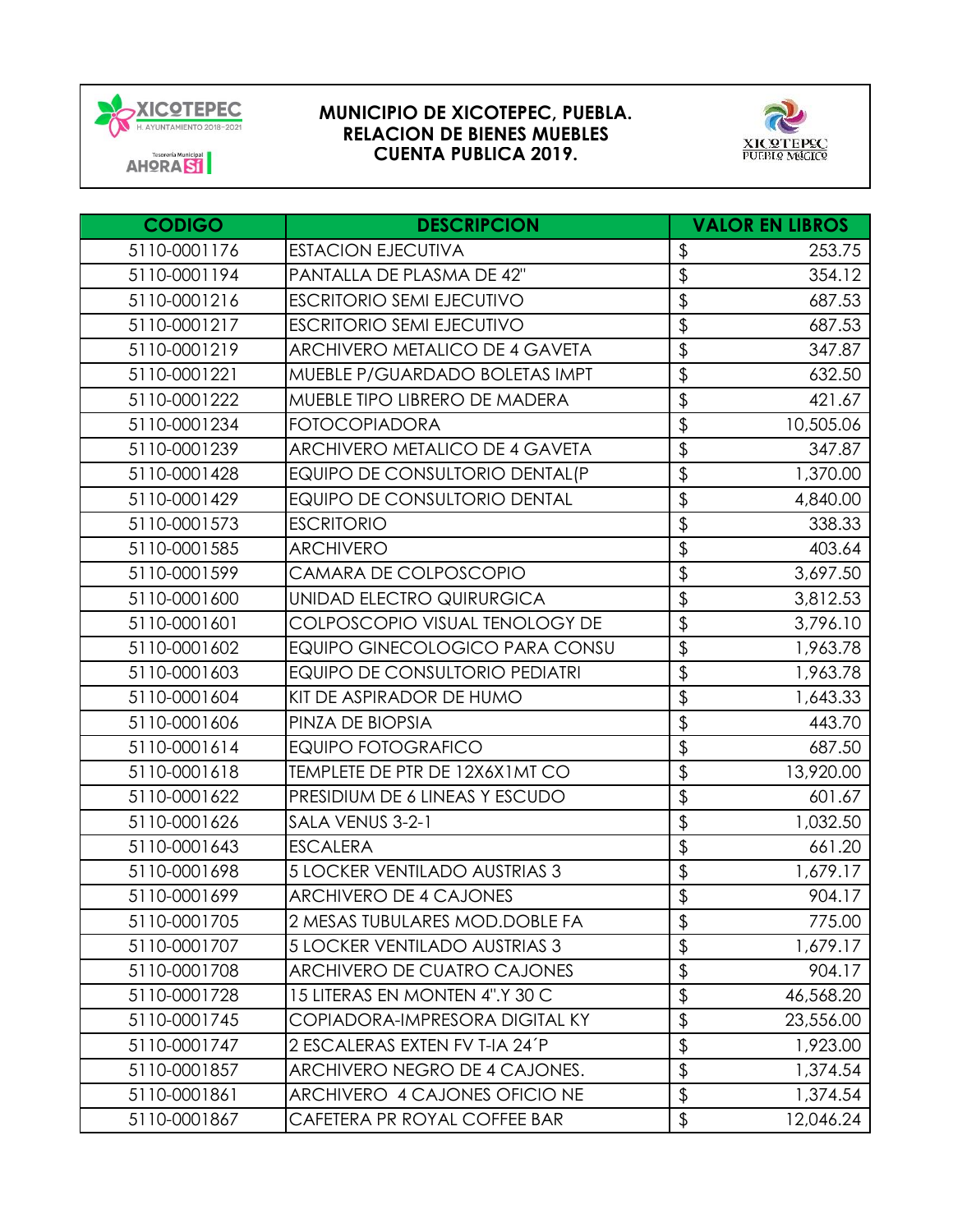



| <b>CODIGO</b> | <b>DESCRIPCION</b>                    | <b>VALOR EN LIBROS</b>   |           |
|---------------|---------------------------------------|--------------------------|-----------|
| 5110-0001871  | PINZA PARA TOMA DE BIOPSIA.           | $\frac{1}{2}$            | 1,906.27  |
| 5110-0001874  | LAMPARA DE FOTOCURADO.                | \$                       | 4,653.53  |
| 5110-0001875  | ESTERILIZADOR.                        | \$                       | 2,494.97  |
| 5110-0001876  | PIEZA DE ALTA VELOCIDAD.              | \$                       | 1,878.23  |
| 5110-0001879  | <b>JUEGO DE 2 SILLAS DE PIEL DUBA</b> | \$                       | 3,285.70  |
| 5110-0001894  | RACK DE 5" EN ALUMINIO ANONIZA        | \$                       | 1,997.01  |
| 5110-0001931  | CONJUNTO EJECUTIVO GEBESA             | \$                       | 10,253.83 |
| 5110-0001934  | <b>ARCHIVERO 3 GAVETAS GEBESA</b>     | \$                       | 3,195.50  |
| 5110-0001938  | <b>ANAQUELES</b>                      | \$                       | 6,145.10  |
| 5110-0001940  | MUEBLE DE MADERA PARA CUBRIR C        | \$                       | 2,252.82  |
| 5110-0001941  | MUEBLE DE MADERA PARA CUBRIR C        | \$                       | 2,252.82  |
| 5110-0001946  | <b>MUDULO CRISA</b>                   | \$                       | 3,266.56  |
| 5110-0001947  | <b>ESCRITORIO EJECUTIVO CRISA</b>     | \$                       | 3,011.36  |
| 5110-0001948  | <b>ANAQUEL METALICO</b>               | \$                       | 4,533.33  |
| 5110-0002010  | <b>JUEGO DE 9 SILLAS</b>              | \$                       | 4,116.75  |
| 5110-0002015  | <b>SILLA OFICINA</b>                  | \$                       | 924.07    |
| 5120-0001932  | SALA SAMAR TUPPELO                    | $\overline{\mathcal{L}}$ | 2,566.02  |
| 5120-0002041  | CAMA CON COLCHON HOSPITALARIA         | \$                       | 19,735.67 |
| 5150-0001963  | COMPUTADORA (LAPTOP)                  | \$                       | 1,999.94  |
| 5150-0001972  | CPU PROCESADOR AMD 4 A2.9 GHZ         | \$                       | 580.00    |
| 5150-0001973  | <b>EQUIPO DE ESCRITORIO LENOVO</b>    | \$                       | 872.80    |
| 5150-0001974  | EQUIPO DE COMPUTO LENOVO              | \$                       | 872.80    |
| 5150-0001975  | EQUIPO DE COMPUTO ESCRITORIO L        | \$                       | 872.80    |
| 5150-0001976  | EQUIPO DE COMPUTO LENOVO              | \$                       | 872.80    |
| 5150-0001977  | CPU PROCESADOR AMD                    | \$                       | 670.77    |
| 5150-0001978  | <b>IMPRESORA CANON</b>                | \$                       | 375.00    |
| 5150-0001982  | <b>IMPRESORA</b>                      | \$                       | 288.89    |
| 5150-0001988  | <b>CPU PENTIUM</b>                    | $\frac{1}{2}$            | 1,944.44  |
| 5150-0001992  | IMPRESORA BROTHER D. CARTA            | \$                       | 3,333.33  |
| 5150-0001994  | COMPUTADORA (ESCRITORIO)              | \$                       | 1,340.44  |
| 5150-0001995  | COMPUTADORA (ESCRITORIO)              | \$                       | 1,340.44  |
| 5150-0001996  | COMPUTADORA (ESCRITORIO)              | \$                       | 1,340.44  |
| 5150-0001997  | <b>RELOJ CHECADOR</b>                 | \$                       | 1,690.00  |
| 5150-0001998  | <b>IMPRESORA MULTIFUNCIONAL BROTH</b> | \$                       | 1,921.11  |
| 5150-0002000  | CPU                                   | \$                       | 10,888.89 |
| 5150-0002001  | IMPRESORA MAXIFY MULTIFUNCIONA        | \$                       | 3,069.44  |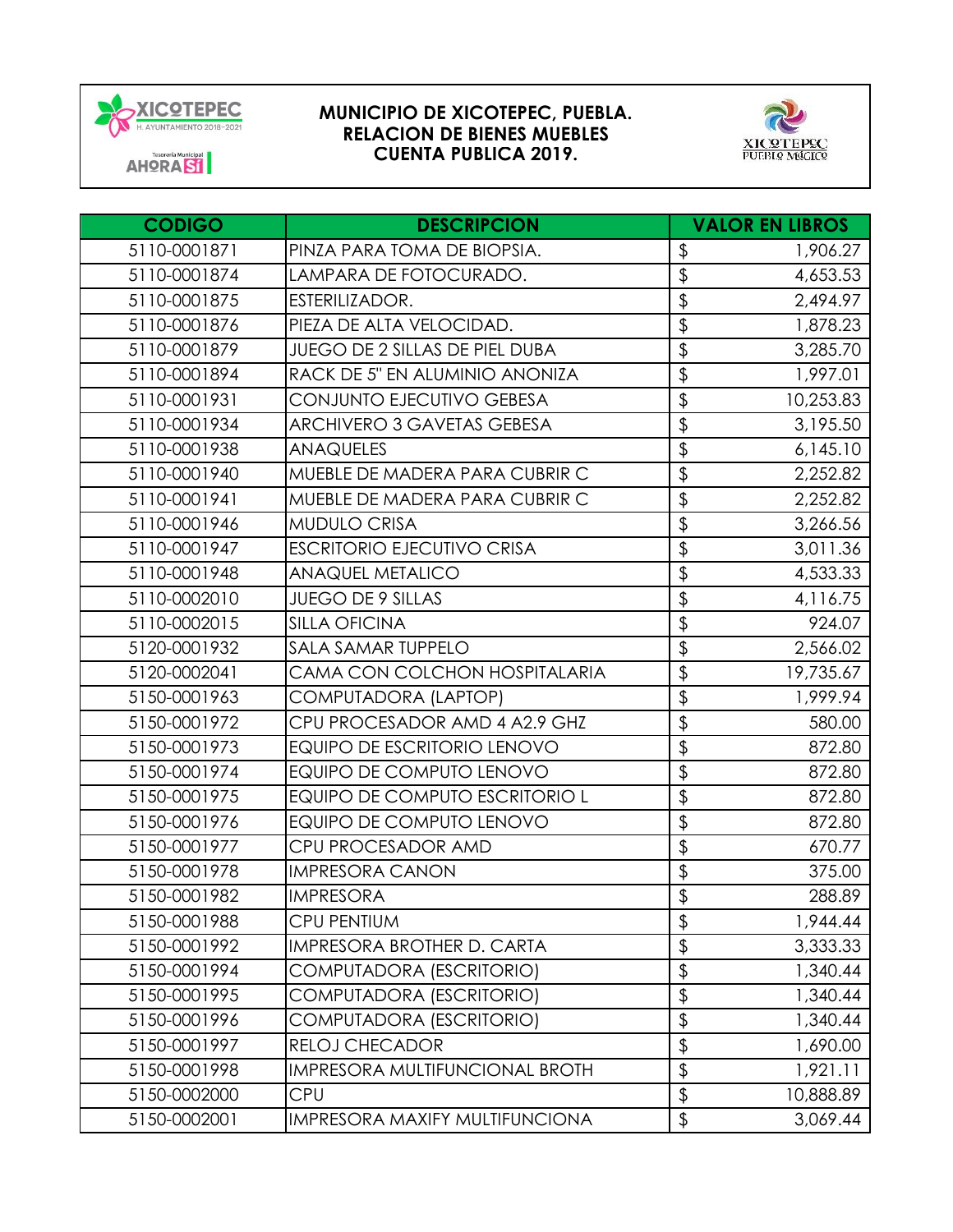



| <b>CODIGO</b> | <b>DESCRIPCION</b>              |                 | <b>VALOR EN LIBROS</b> |
|---------------|---------------------------------|-----------------|------------------------|
| 5150-0002002  | IMPRESORA MULTIFUNCIONAL CANO   | \$              | 3,069.44               |
| 5150-0002003  | <b>IMPRESORA MULTIFUNCIONAL</b> | \$              | 2,874.52               |
| 5150-0002009  | <b>IMPRESORA MULTIFUNCIONAL</b> | \$              | 4,165.97               |
| 5150-0002011  | <b>IMPRESORA</b>                | \$              | 1,649.25               |
| 5150-0002012  | <b>IMPRESORA</b>                | \$              | 2,699.25               |
| 5150-0002013  | <b>IMPRESORA</b>                | \$              | 2,699.25               |
| 5150-0002017  | <b>IMPRESORA</b>                | \$              | 2,887.50               |
| 5150-0002019  | <b>COMPUTADORA</b>              | \$              | 6,992.22               |
| 5150-0002021  | LAPTOP DELL I3481-I341TSW10     | \$              | 6,416.07               |
| 5150-0002023  | <b>TELÉFONO MÓVIL</b>           | $\frac{1}{2}$   | 2,984.01               |
| 5150-0002024  | <b>TELÉFONO MÓVIL</b>           | \$              | 2,984.01               |
| 5150-0002025  | <b>TELÉFONO MÓVIL</b>           | \$              | 2,984.01               |
| 5150-0002026  | TELÉFONO MÓVIL                  | $\frac{1}{2}$   | 2,984.01               |
| 5150-0002027  | TELEFÓNO MÓVIL                  | \$              | 2,984.01               |
| 5150-0002028  | <b>TELÉFONO MOVIL</b>           | \$              | 2,984.01               |
| 5150-0002029  | <b>TELÉFONO MÓVIL</b>           | \$              | 2,984.01               |
| 5150-0002030  | COMPUTADORA, IMPRESORA EPSON Y  | \$              | 14,334.51              |
| 5150-0002043  | <b>COMPUTADORA</b>              | \$              | 29,673.12              |
| 5150-0002044  | <b>COMPUTADORA</b>              | \$              | 29,673.12              |
| 5150-0002045  | <b>MONITOR</b>                  | \$              | 14,539.12              |
| 5150-0002046  | <b>LAPTOP</b>                   | \$              | 13,298.95              |
| 5150-0002048  | <b>COMPUTADORA</b>              | \$              | 29,673.12              |
| 5150-0002049  | <b>COMPUTADORA</b>              | \$              | 14,225.79              |
| 5150-0002050  | <b>COMPUTADORA</b>              | \$              | 14,225.79              |
| 5150-0002051  | <b>MULTIFUNCIONAL</b>           | \$              | 8,758.97               |
| 5150-0002052  | <b>3 NOBREAK</b>                | \$              | 4,338.40               |
| 5150-0002053  | <b>COMPUTADORA</b>              | $\overline{\$}$ | 14,225.79              |
| 5150-0002054  | <b>COMPUTADORA</b>              | \$              | 14,225.79              |
| 5150-0002055  | <b>LAPTOP</b>                   | \$              | 13,298.95              |
| 5150-0002057  | <b>MULTIFUNCIONAL</b>           | \$              | 8,758.97               |
| 5150-0002058  | COMPUTADORA                     | \$              | 14,225.79              |
| 5150-0002059  | <b>COMPUTADORA</b>              | \$              | 14,225.79              |
| 5150-0002060  | <b>MULTIFUNCIONAL</b>           | \$              | 8,758.97               |
| 5150-0002061  | 2 NOBREAK                       | \$              | 2,892.27               |
| 5150-0002062  | <b>COMPUTADORA</b>              | $\updownarrow$  | 14,225.79              |
| 5150-0002063  | <b>COMPUTADORA</b>              | \$              | 14,225.79              |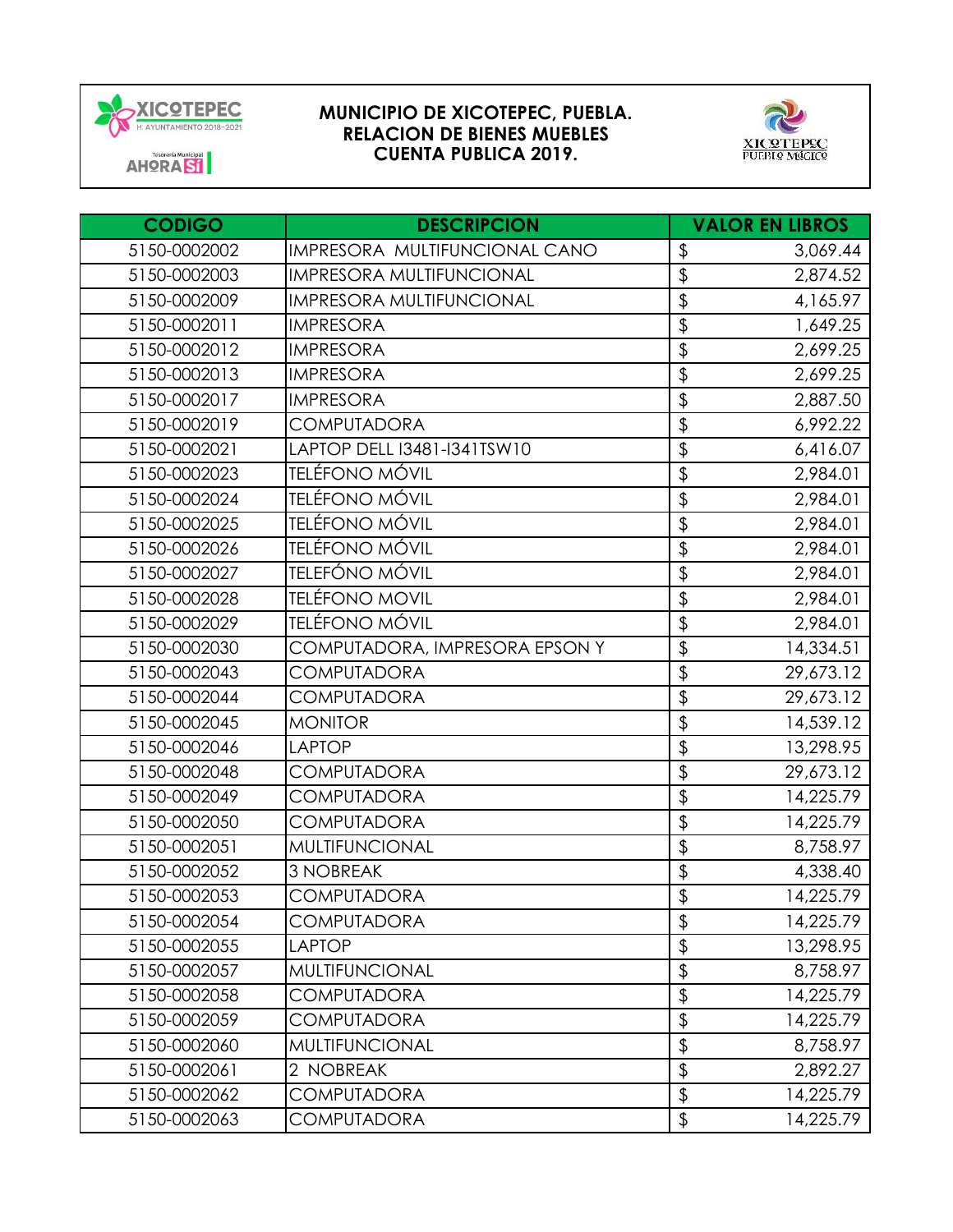



| <b>CODIGO</b> | <b>DESCRIPCION</b>    | <b>VALOR EN LIBROS</b>   |           |
|---------------|-----------------------|--------------------------|-----------|
| 5150-0002064  | <b>COMPUTADORA</b>    | \$                       | 14,225.79 |
| 5150-0002065  | <b>COMPUTADORA</b>    | \$                       | 14,225.79 |
| 5150-0002066  | <b>COMPUTADORA</b>    | \$                       | 29,673.12 |
| 5150-0002067  | <b>COMPUTADORA</b>    | \$                       | 14,225.79 |
| 5150-0002068  | <b>MULTIFUNCIONAL</b> | \$                       | 8,758.97  |
| 5150-0002069  | <b>COMPUTADORA</b>    | \$                       | 14,225.79 |
| 5150-0002070  | <b>COMPUTADORA</b>    | \$                       | 14,225.79 |
| 5150-0002071  | <b>MULTIFUNCIONAL</b> | $\overline{\mathbf{P}}$  | 8,758.97  |
| 5150-0002072  | <b>COMPUTADORA</b>    | \$                       | 14,225.79 |
| 5150-0002073  | <b>COMPUTADORA</b>    | \$                       | 14,225.79 |
| 5150-0002074  | <b>COMPUTADORA</b>    | \$                       | 14,225.79 |
| 5150-0002075  | <b>COMPUTADORA</b>    | \$                       | 14,225.79 |
| 5150-0002076  | <b>4 NOBREAK</b>      | \$                       | 5,784.53  |
| 5150-0002077  | <b>COMPUTADORA</b>    | \$                       | 14,225.79 |
| 5150-0002078  | MULTUFUNCIONAL        | \$                       | 8,758.97  |
| 5150-0002079  | <b>COMPUTADORA</b>    | \$                       | 14,225.79 |
| 5150-0002080  | <b>COMPUTADORA</b>    | \$                       | 14,225.79 |
| 5150-0002081  | <b>LAPTOP</b>         | \$                       | 13,298.95 |
| 5150-0002082  | <b>MULTIFUNCIONAL</b> | \$                       | 8,758.97  |
| 5150-0002084  | <b>COMPUTADORA</b>    | \$                       | 14,225.79 |
| 5150-0002085  | <b>MULTIFUNCIONAL</b> | \$                       | 8,758.97  |
| 5150-0002086  | <b>COMPUTADORA</b>    | \$                       | 14,225.79 |
| 5150-0002087  | <b>MULTIFUNCIONAL</b> | \$                       | 8,758.97  |
| 5150-0002088  | <b>COMPUTADORA</b>    | $\overline{\mathcal{L}}$ | 14,225.79 |
| 5150-0002089  | <b>COMPUTADORA</b>    | \$                       | 14,225.79 |
| 5150-0002090  | <b>MULTIFUNCIONAL</b> | $\overline{\mathbf{P}}$  | 8,758.97  |
| 5150-0002091  | <b>COMPUTADORA</b>    | \$                       | 14,225.79 |
| 5150-0002092  | <b>COMPUTADORA</b>    | \$                       | 14,225.79 |
| 5150-0002093  | <b>COMPUTADORA</b>    | $\frac{1}{2}$            | 14,225.79 |
| 5150-0002094  | <b>COMPUTADORA</b>    | \$                       | 14,225.79 |
| 5150-0002095  | <b>COMPUTADORA</b>    | \$                       | 14,225.79 |
| 5150-0002096  | <b>MULTIFUNCIONAL</b> | \$                       | 8,758.97  |
| 5150-0002098  | <b>ESCANER</b>        | \$                       | 8,758.97  |
| 5150-0002099  | <b>ESCANER</b>        | \$                       | 8,758.97  |
| 5150-0002100  | <b>COMPUTADORA</b>    | $\updownarrow$           | 14,225.79 |
| 5150-0002101  | MULTIFUNCIONAL        | \$                       | 8,758.97  |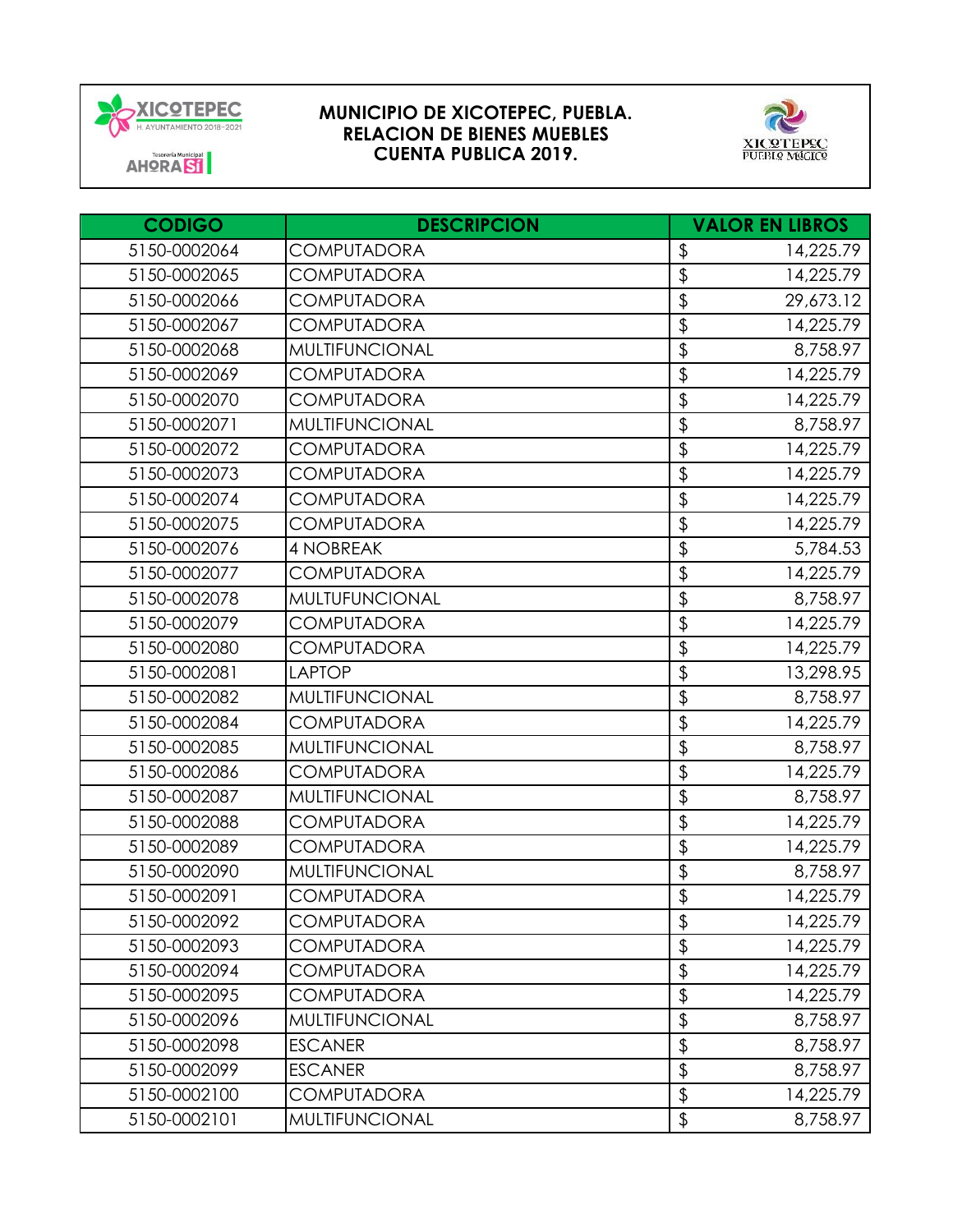



| <b>CODIGO</b> | <b>DESCRIPCION</b>               | <b>VALOR EN LIBROS</b>                 |
|---------------|----------------------------------|----------------------------------------|
| 5150-0002102  | <b>MULTIFUNCIONAL</b>            | \$<br>8,758.97                         |
| 5150-0002103  | <b>BALIZA DE FIBRA DE CARBON</b> | \$<br>5,579.60                         |
| 5150-0002108  | EQUIPO DE CÓMPUTO PORTÁTIL.      | \$<br>15,310.84                        |
| 5150-0002122  | MULTIFUNCIONAL HP LASER JET M2   | \$<br>9,274.20                         |
| 5150-0002123  | MULTIFUNCIONAL HP LASER JET M2   | $\overline{\mathcal{L}}$<br>9,274.20   |
| 5150-0002124  | MULTIFUNCIONAL HP LASER JET M2   | \$<br>9,274.20                         |
| 5150-0002125  | LENOVO V530-24ICB 23.8" B360N-   | \$<br>31,418.60                        |
| 5150-0002126  | LENOVO V530-24ICB 23.8" B360N-   | $\overline{\mathcal{L}}$<br>31,418.60  |
| 5150-0002127  | LENOVO V530-24ICB 23.8" B360N-   | \$<br>31,418.60                        |
| 5150-0002128  | LENOVO V530-24ICB 23.8" B360N-   | $\overline{\varphi}$<br>31,418.60      |
| 5150-0002129  | LENOVO V530-24ICB 23.8" B360N-   | $\overline{\mathcal{L}}$<br>31,418.60  |
| 5150-0002130  | LENOVO V530-24ICB 23.8" B360N-   | \$<br>31,418.60                        |
| 5150-0002131  | LENOVO V530-24ICB 23.8" B360N-   | $\overline{\mathcal{L}}$<br>31,418.60  |
| 5150-0002132  | LENOVO V530-24ICB 23.8" B360N-   | $\overline{\mathcal{L}}$<br>31,418.60  |
| 5150-0002133  | LENOVO V530-24ICB 23.8" B360N-   | $\overline{\mathcal{L}}$<br>31,418.60  |
| 5150-0002134  | LENOVO V530-24ICB 23.8" B360N-   | $\overline{\mathcal{L}}$<br>31,418.60  |
| 5150-0002135  | LENOVO V530-24ICB 23.8" B360N-   | $\overline{\mathfrak{s}}$<br>31,418.60 |
| 5150-0002136  | LENOVO V530-24ICB 23.8" B360N-   | $\overline{\mathcal{L}}$<br>31,418.60  |
| 5150-0002137  | LENOVO V530-24ICB 23.8" B360N-   | $\frac{1}{2}$<br>31,418.60             |
| 5150-0002138  | LENOVO V530-24ICB 23.8" B360N-   | $\overline{\varphi}$<br>31,418.60      |
| 5150-0002139  | LENOVO V530-24ICB 23.8" B360N-   | \$<br>31,418.60                        |
| 5150-0002140  | COMPUTADORA DELL V3470 1716GB    | $\overline{\mathcal{L}}$<br>42,416.22  |
| 5150-0002141  | COMPUTADORA DELL V3470 1716GB    | $\overline{\varphi}$<br>42,416.22      |
| 5150-0002142  | COMPUTADORA DELL V3470 1716GB    | \$<br>42,416.22                        |
| 5150-0002143  | COMPUTADORA DELL V3470 1716GB    | \$<br>42,416.22                        |
| 5150-0002144  | COMPUTADORA DELL V3470 1716GB    | $\overline{\mathcal{L}}$<br>42,416.22  |
| 5150-0002145  | COMPUTADORA DELL V3470 1716GB    | $\overline{\mathfrak{s}}$<br>42,416.22 |
| 5150-0002146  | COMPUTADORA DELL V3470 1716GB    | \$<br>42,416.22                        |
| 5150-0002147  | COMPUTADORA DELL V3470 1716GB    | $\updownarrow$<br>42,416.22            |
| 5150-0002148  | COMPUTADORA DELL V3470 1716GB    | \$<br>42,416.22                        |
| 5150-0002149  | COMPUTADORA DELL V3470 1716GB    | \$<br>42,416.22                        |
| 5150-0002150  | COMPUTADORA DELL V3470 1716GB    | $\updownarrow$<br>42,416.22            |
| 5150-0002151  | COMPUTADORA DELL V3470 1716GB    | \$<br>42,416.22                        |
| 5150-0002152  | COMPUTADORA DELL V3470 1716GB    | \$<br>42,416.22                        |
| 5150-0002153  | COMPUTADORA DELL V3470 1716GB    | \$<br>42,416.22                        |
| 5150-0002154  | MULTIF BRTOTHER MFC -J6930DW 3   | \$<br>9,630.44                         |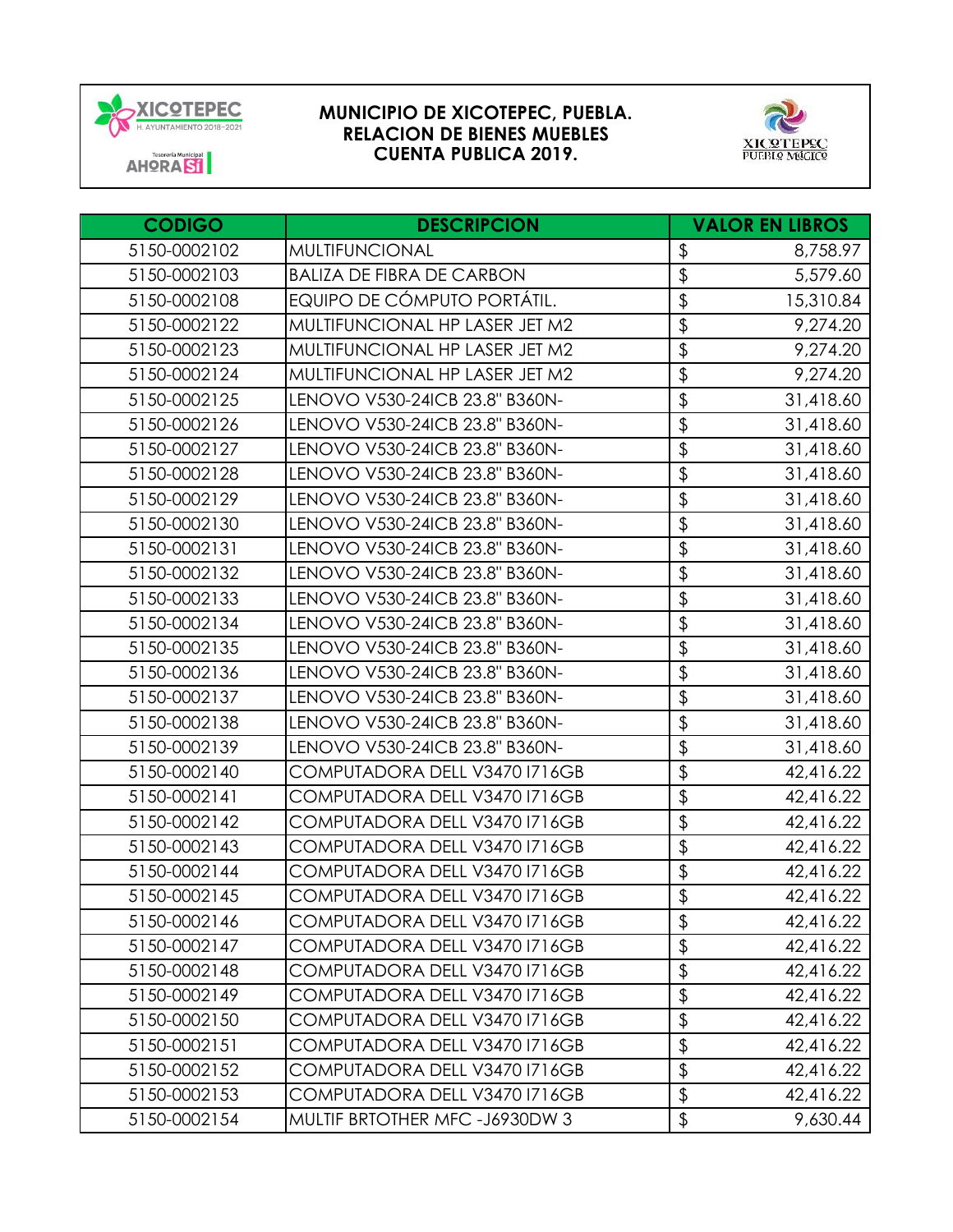



| <b>CODIGO</b> | <b>DESCRIPCION</b>               | <b>VALOR EN LIBROS</b>    |            |
|---------------|----------------------------------|---------------------------|------------|
| 5190-0001910  | MICROCOMPONENTE LG               | $\frac{1}{2}$             | 1,603.67   |
| 5190-0001935  | <b>CAJA FUERTE</b>               | $\overline{\$}$           | 2,052.69   |
| 5190-0001991  | <b>TRITURADORA ROYAL 1600 MX</b> | \$                        | 8,799.20   |
| 5190-0002039  | RADIOS DE COMUNICACIÓN 2 VIAS    | \$                        | 2,802.49   |
| 5190-0002047  | <b>TRITURADORA</b>               | \$                        | 5,646.30   |
| 5190-0002097  | <b>TRITURADORA</b>               | \$                        | 5,646.30   |
| 5190-0002121  | PLOTTER HP DESIGNJET T1700       | \$                        | 156,252.00 |
| 5210-0001966  | PANTALLA 40 PULGADAS             | $\overline{\mathfrak{s}}$ | 376.94     |
| 5210-0001967  | PANTALLA DE 40 PULGADAS          | \$                        | 376.94     |
| 5210-0001968  | PANTALLA 40 PULGADAS             | \$                        | 376.94     |
| 5210-0002020  | PANTALLA 32 PULGADAS             | \$                        | 2,822.79   |
| 5210-0002083  | <b>PROYECTOR</b>                 | \$                        | 37,379.26  |
| 5230-0001971  | CÁMARA CANON REFLEX T6 DOS LEN   | \$                        | 999.92     |
| 5230-0001980  | CAMARA FOTOGRAFICA               | \$                        | 400.00     |
| 5230-0002042  | CAMARA FOTOGRAFICA               | \$                        | 36,514.87  |
| 5230-0002120  | <b>LENTE CON ACCESORIOS</b>      | \$                        | 20,789.00  |
| 5410-0001914  | ADQ. DE VEHICULO AMAROK ENTRY    | $\overline{\mathcal{L}}$  | 72,931.20  |
| 5410-0001915  | ADQ. DE VEHICULO AMAROK ENTRY    | \$                        | 72,931.20  |
| 5410-0001916  | ADQ. DE VEHICULO AMAROK ENTRY    | \$                        | 72,931.20  |
| 5410-0001917  | ADQ. DE VEHICULO AMAROK ENTRY    | \$                        | 72,931.20  |
| 5410-0001919  | ADQ. DE VEHICULO TSURU GSI T/M   | \$                        | 25,840.00  |
| 5410-0001920  | ADQ. DE VEHICULO TSURU GSI T/M   | \$                        | 25,840.00  |
| 5410-0001921  | ADQ. DE VEHICULO TSURU GSI T/M   | \$                        | 25,840.00  |
| 5410-0001922  | ADQ DE VEHICULO TSURU GSI T/M    | \$                        | 25,840.00  |
| 5410-0001923  | ADQ. DE VEHICULO TSURU GSI T/M   | \$                        | 25,840.00  |
| 5410-0001924  | ADQ. DE VEHICULO TSURU GSI T/M   | \$                        | 25,840.00  |
| 5410-0001925  | ADQ. DE VEHICULO TSURU GSI T/M   | \$                        | 25,840.00  |
| 5410-0001926  | ADQ. DE VEHICULO TSURU GSI T/M   | \$                        | 25,840.00  |
| 5410-0001927  | ADQ. DE VEHICULO TSURU GSI T/M   | \$                        | 25,840.00  |
| 5410-0001928  | <b>VEHICULO</b>                  | \$                        | 26,840.00  |
| 5410-0002005  | UNIDAD PICKUP DOBLE CABINA CRE   | \$                        | 636,000.00 |
| 5410-0002006  | UNIDAD PICKUP DOBLE CABINA CRE   | \$                        | 636,000.00 |
| 5410-0002007  | UNIDAD PICKUP DOBLE CABINA CRE   | \$                        | 676,000.01 |
| 5410-0002008  | UNIDAD PICKUP DOBLE CABINA CRE   | \$                        | 676,000.01 |
| 5410-0002022  | SILVERADO DOB CAB 4X2 V6         | \$                        | 570,510.00 |
| 5410-0002109  | <b>CAMION NUEVO</b>              | \$                        | 804,576.00 |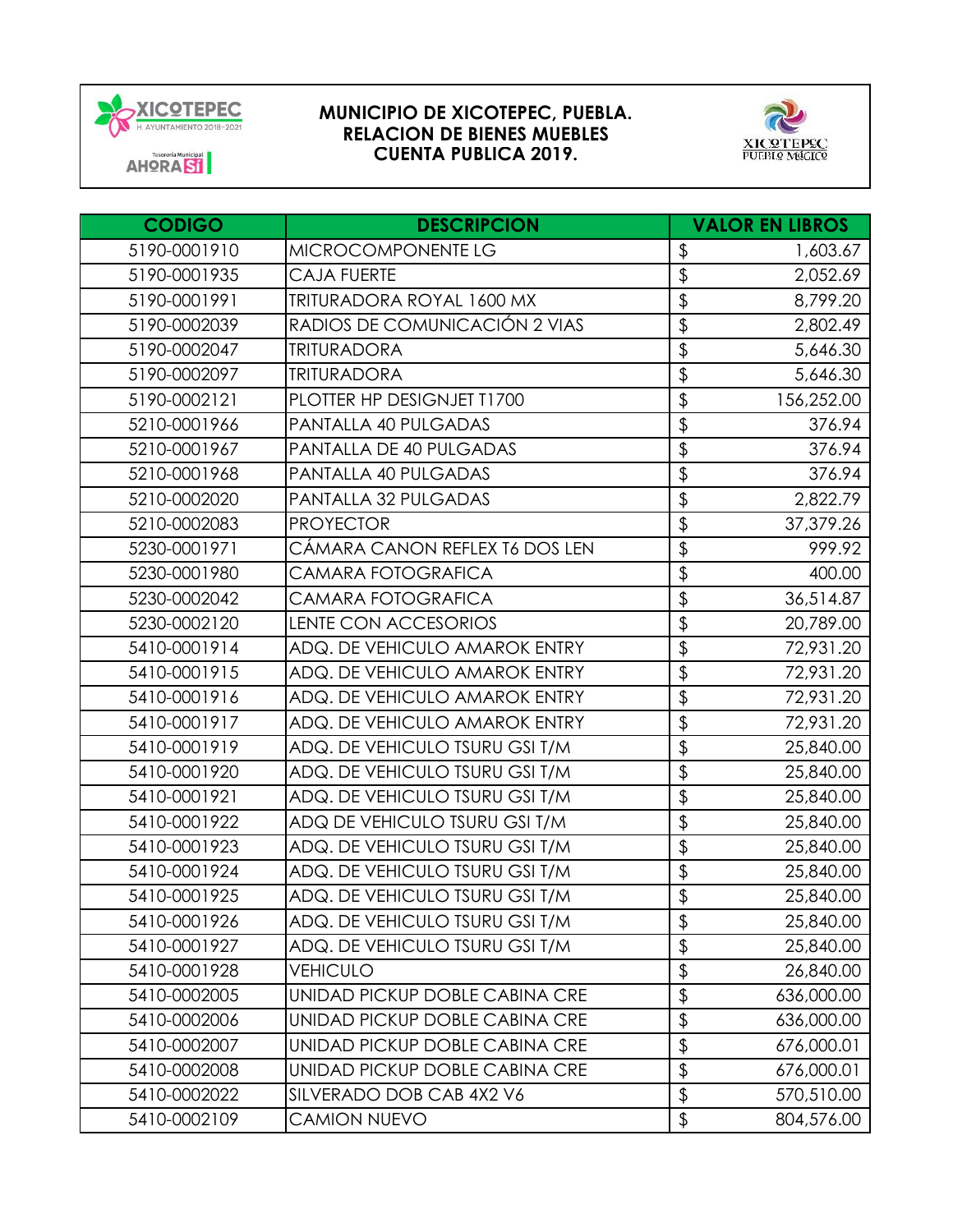



| <b>CODIGO</b> | <b>DESCRIPCION</b>              |                           | <b>VALOR EN LIBROS</b> |
|---------------|---------------------------------|---------------------------|------------------------|
| 5410-0002112  | CAMION CON CAJA COMPACTADORA D  | \$                        | 2,332,560.00           |
| 5410-0002113  | <b>AUTOMOVIL</b>                | \$                        | 449,500.24             |
| 5410-0002114  | <b>AUTOMOVIL</b>                | \$                        | 449,500.24             |
| 5410-0002115  | CAMIONETA RAM 2500              | \$                        | 607,539.32             |
| 5410-0002116  | CAMIONETA RAM 2500              | \$                        | 854,793.62             |
| 5410-0002117  | CAMIONETA RAM 2500              | \$                        | 854,793.62             |
| 5410-0002118  | CAMIONETA RAM 2500              | \$                        | 854,793.62             |
| 5490-0002034  | MOTOCICLETAS DOBLE PROPÒSITO    | \$                        | 38,465.50              |
| 5510-0000728  | ESCOPETA CAL. 12 G.A.           | \$                        | 3,006.98               |
| 5510-0000729  | ESCOPETA CAL. 12 G.A.           | \$                        | 3,006.98               |
| 5510-0000730  | ESCOPETA CAL. 12 G.A.           | \$                        | 3,006.98               |
| 5510-0000731  | ESCOPETA CAL. 12 G.A.           | \$                        | 3,006.98               |
| 5510-0000732  | ESCOPETA CAL. 12 G.A.           | \$                        | 3,006.98               |
| 5510-0000733  | ESCOPETA CAL. 12 G.A.           | \$                        | 3,006.98               |
| 5510-0000734  | ESCOPETA CAL. 12 G.A.           | \$                        | 3,006.98               |
| 5510-0000735  | ESCOPETA CAL. 12 G.A.           | \$                        | 3,006.98               |
| 5510-0000736  | ESCOPETA CAL. 12 G.A.           | $\overline{\$}$           | 3,006.99               |
| 5510-0000737  | ESCOPETA CAL. 12 G.A.           | \$                        | 3,006.99               |
| 5510-0000762  | REVOLVER CALIBRE 0.38 ESPECIA   | \$                        | 5,961.89               |
| 5510-0000881  | REVOLVER CALIBRE 0.38 ESPECIAL  | $\overline{\$}$           | 5,961.89               |
| 5510-0000882  | REVOLVER CALIBRE 0.38 ESPECIAL  | \$                        | 5,961.89               |
| 5510-0000883  | REVOLVER CALIBRE 0.38 ESPECIAL  | \$                        | 5,961.89               |
| 5510-0000884  | REVOLVER CALIBRE 0.38 ESPECIAL  | $\overline{\mathcal{L}}$  | 5,961.89               |
| 5510-0000885  | REVOLVER CALIBRE 0.38 ESPECIAL  | \$                        | 5,961.89               |
| 5510-0000886  | REVOLVER CALIBRE 0.38 ESPECIAL  | \$                        | 5,961.89               |
| 5510-0000887  | REVOLVER CALIBRE 0.38 ESPECIAL  | \$                        | 5,961.89               |
| 5510-0000888  | REVOLVER CALIBRE 0.38 ESPECIAL  | $\overline{\mathfrak{s}}$ | 5,961.89               |
| 5510-0000889  | REVOLVER CALIBRE 0.38 ESPECIAL  | $\frac{1}{2}$             | 5,961.89               |
| 5510-0000890  | REVOLVER CALIBRE 0.38 ESPECIAL  | $\overline{\mathcal{L}}$  | 5,961.89               |
| 5510-0000891  | REVOLVER CALIBRE 0.38 ESPECIAL  | \$                        | 5,961.89               |
| 5510-0000892  | REVOLVER CALIBRE 0.38 ESPECIAL  | \$                        | 5,961.88               |
| 5510-0000893  | REVOLVER CALIBRE 0.38 ESPECIAL  | \$                        | 5,961.88               |
| 5510-0000894  | REVOLVER CALIBRE 0.38 ESPECIAL  | \$                        | 5,961.88               |
| 5510-0001805  | CINCO EXTINTORES DE CO2 CAP.1   | \$                        | 20,384.00              |
| 5610-0002004  | <b>APARATO INSENSIBILIZADOR</b> | \$                        | 30,996.36              |
| 5620-0001929  | <b>BOMBA SUMERGIBLE 2 H.P</b>   | \$                        | 3,501.70               |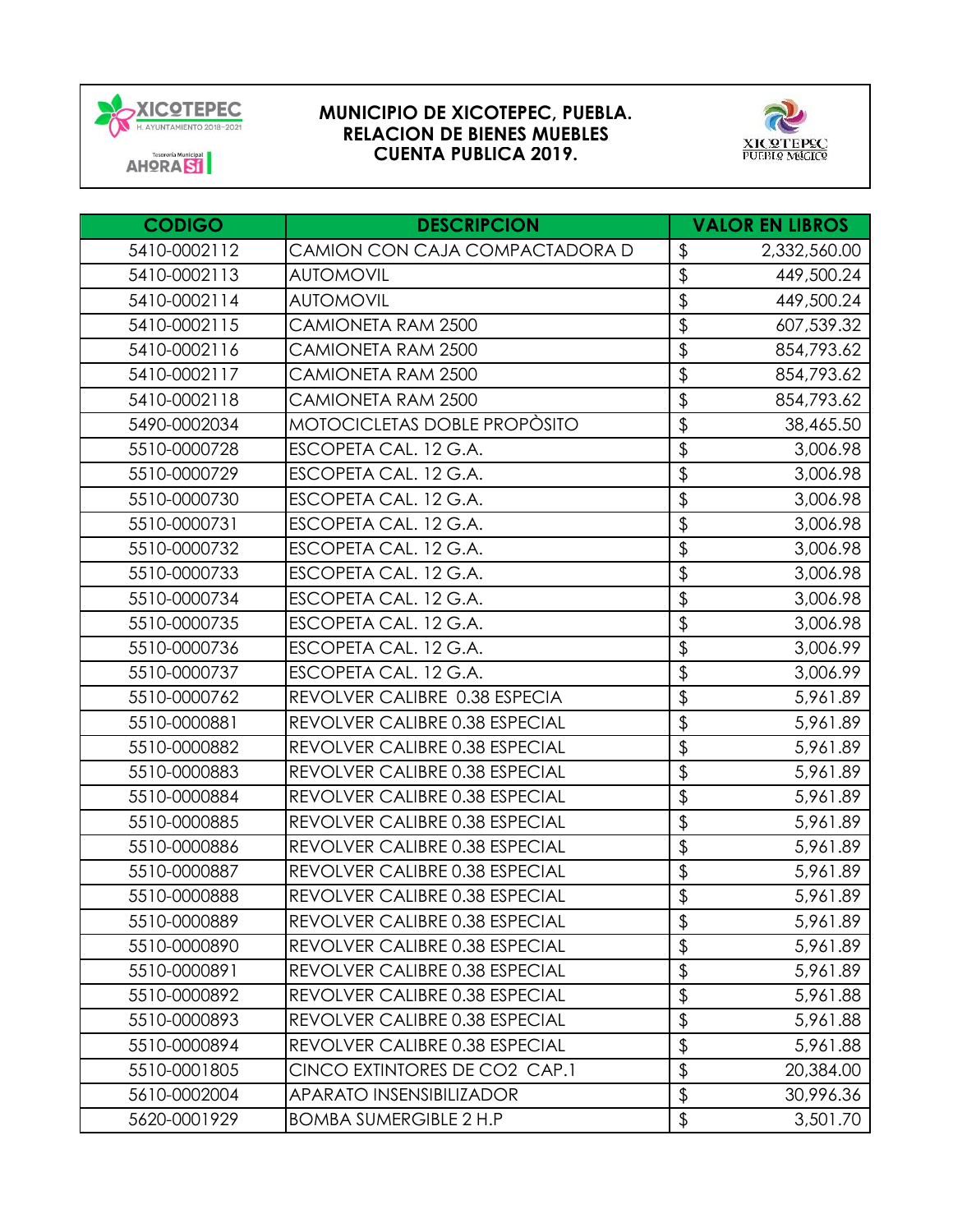



| <b>CODIGO</b> | <b>DESCRIPCION</b>                    |                          | <b>VALOR EN LIBROS</b> |
|---------------|---------------------------------------|--------------------------|------------------------|
| 5620-0001983  | <b>BOMBA 5.5 HP MOTOR GASOLINA</b>    | \$                       | 10,524.37              |
| 5620-0002014  | <b>BOMBA SUMERGIBLE 1 HP</b>          | $\overline{\mathcal{E}}$ | 2,590.45               |
| 5640-0001962  | <b>ESTUFA</b>                         | \$                       | 3,523.96               |
| 5640-0002110  | <b>EQUIPO DE REFRIGERACION</b>        | \$                       | 163,368.99             |
| 5640-0002111  | CAJA TERMICA PARA CAMION              | \$                       | 122,965.80             |
| 5650-0001709  | RADIO PORTATIL KENWODTK2302K 5        | \$                       | 930.00                 |
| 5650-0001710  | RADIO PORTATIL KENWODTK2302K 5        | \$                       | 930.00                 |
| 5650-0001712  | RADIO PORTATIL KENWODTK2302K 5        | $\overline{\mathbf{P}}$  | 930.00                 |
| 5650-0001713  | RADIO PORTATIL KENWODTK2302K 5        | \$                       | 930.00                 |
| 5650-0001715  | RADIO PORTATIL KENWODTK2302K 5        | $\overline{\mathcal{L}}$ | 930.00                 |
| 5650-0001720  | RADIO KENWOD TK7302K 50WATS Y         | $\overline{\mathbf{P}}$  | 1,214.17               |
| 5650-0001776  | <b>PROYECTOR</b>                      | \$                       | 5,676.85               |
| 5650-0001777  | PANTALLA P/PROYECTOR APOLLO DE        | $\overline{\mathcal{E}}$ | 1,166.00               |
| 5650-0001860  | PAQUETE CENTRAL TELEFONICA (CO        | $\overline{\mathbf{P}}$  | 8,566.29               |
| 5650-0001883  | FUENTE ASTRON REGULADOR A 20 A        | $\overline{\mathcal{L}}$ | 1,612.22               |
| 5650-0001884  | FUENTE ASTRON REGULADA A 20AMP        | \$                       | 1,612.22               |
| 5650-0001885  | ANTENA SYSCOM HUSLER G6 UFH MH        | $\overline{\frac{1}{2}}$ | 2,347.26               |
| 5650-0001887  | 62 RADIOS KENWOOD DIGITAL UHF         | $\overline{\mathbf{e}}$  | 172,608.00             |
| 5650-0001888  | RADIO DIGITAL KENWOOD MOVIL UF        | $\frac{1}{2}$            | 6,612.00               |
| 5650-0001889  | 8 RADIOS KENWOOD DIGITAL MOVIL        | $\overline{\mathcal{E}}$ | 30,856.00              |
| 5650-0001892  | REPETIDOR KENWOOD 30 CANALES          | \$                       | 16,122.26              |
| 5650-0001893  | DUPLEX VHF 6 CAVIDADES PARA 14        | $\overline{\mathbf{e}}$  | 3,371.02               |
| 5650-0001895  | AUDIO RECEPTOR DE COMUNICACION        | $\overline{\frac{1}{2}}$ | 8,700.00               |
| 5650-0001896  | <b>TORRE ST35 DE 30METROS</b>         | $\overline{\mathbf{e}}$  | 29,000.00              |
| 5650-0002018  | <b>TELEFONO CELULAR</b>               | \$                       | 786.25                 |
| 5650-0002040  | <b>TELEFONO MOTOROLA INALAMBRICO</b>  | $\overline{\mathbf{P}}$  | 2,509.47               |
| 5650-0002104  | <b>ESTACION TOTAL</b>                 | \$                       | 199,271.50             |
| 5650-0002105  | KIT 2 BASTONES PARA APLOMAR DE        | \$                       | 9,168.50               |
| 5650-0002106  | <b>BIPODE DE ALUMINIO</b>             | \$                       | 8,813.94               |
| 5650-0002107  | <b>NAVEGADOR GPS</b>                  | \$                       | 26,122.45              |
| 5650-0002119  | <b>CAMARAS DE SEGURIDAD</b>           | \$                       | 974,253.84             |
| 5660-0001990  | <b>NOBREAK</b>                        | \$                       | 1,527.78               |
| 5670-0001964  | <b>ESCALERA EXTENCION ALUMINIO TI</b> | \$                       | 2,771.71               |
| 5670-0002016  | <b>ESCALERA</b>                       | \$                       | 4,162.50               |
| 5670-0002031  | <b>HS 45 CORTASETOS</b>               | $\updownarrow$           | 5,460.00               |
| 5670-0002032  | RB 200 HIDROLAVADORA DE ALTA P        | \$                       | 9,964.51               |